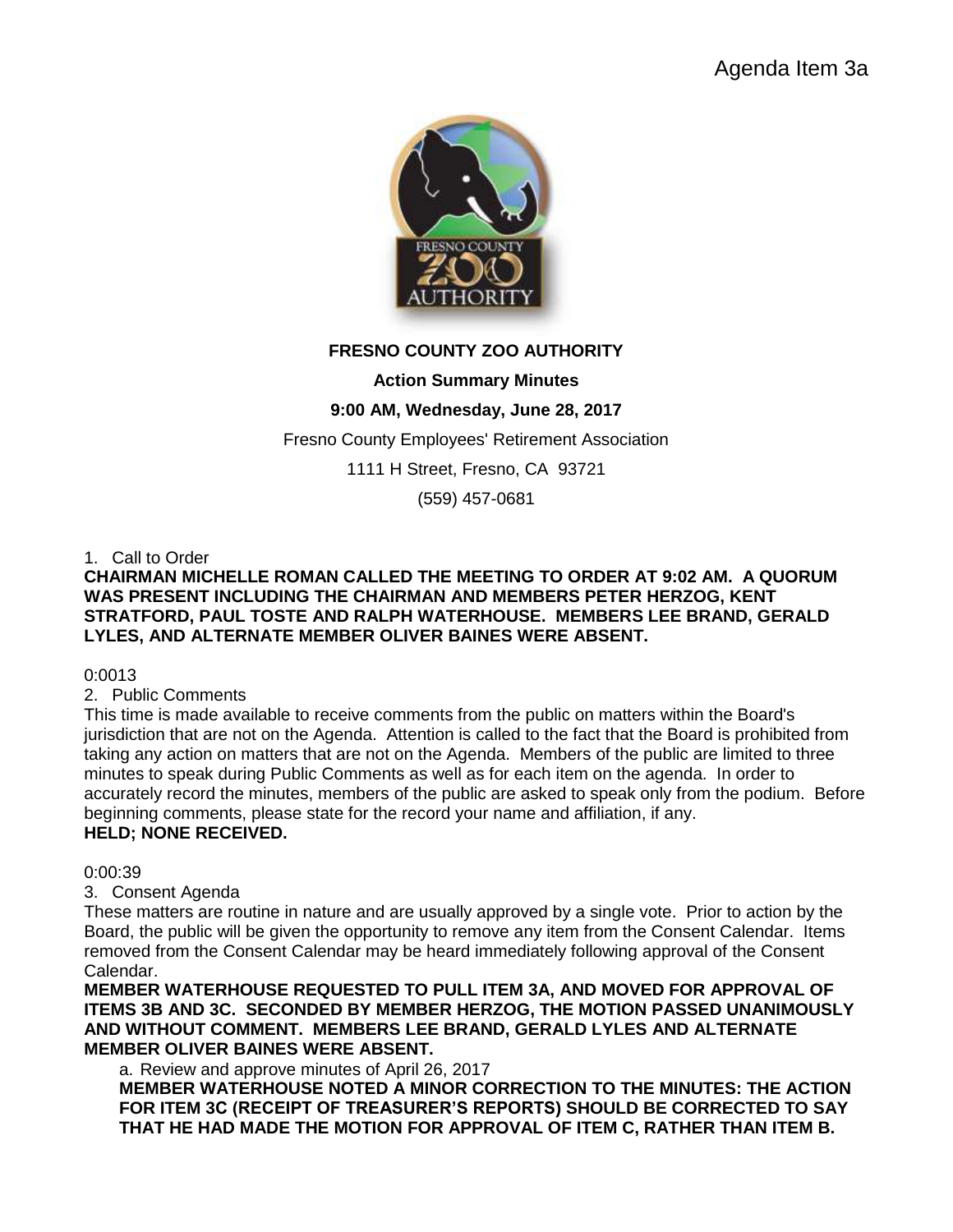## **MEMBER WATERHOUSE MOVED TO APPROVE THE MINUTES AS CORRECTED. SECONDED BY MEMBER HERZOG, THE MOTION PASSED UNANIMOUSLY. MEMBERS LEE BRAND, GERALD LYLES AND ALTERNATE MEMBER OLIVER BAINES WERE ABSENT.**

- b. Review and approve payment of County of Fresno invoice for Professional and Specialized Services in the amount of \$18,458.54 for March and April 2017
- c. Receive Treasurer's Reports for April and May 2017

### 0:02:11

4. Receive Fresno Chaffee Zoo Corporation 2016 annual audit presentation from Moore, Grider and Company

**RECEIVED; DENISE HURST, AUDIT PARTNER OF MOORE, GRIDER AND COMPANY, PRESENTED AN UNMODIFIED OPINION. SEVENTY-FIVE PERCENT OF ZOO CORP CLAIMS FOR MEASURE Z FUNDS WERE REVIEWED IN THE AUDIT PROCESS AND THERE WERE NO EXCEPTIONS NOTED.**

## 0:05:45

5. Fresno Chaffee Zoo Director's report

Praises for Brian from Board members and presentation of certificate of appreciation for his service **RECEIVED; DIRECTOR SCOTT BARTON REPORTED ATTENDANCE WAS DOWN 14% FROM BUDGET PROJECTIONS, DUE TO WINTER RAINS AND EXCESSIVE HEAT RECENTLY, ALTHOUGH APRIL WAS THE ZOO'S BUSIEST MONTH EVER. DEPARTMENTS ARE MAKING THE NECESSARY ADJUSTMENTS. THE WATER PLAY AREA IS UNDER CONSTRUCTION AND EXPECTED TO BE COMPLETE IN DECEMBER AND OPEN IN SPRING 2018. ASIAN ELEPHANT SHANZI IS NOW AT THE LOS ANGELES ZOO. IN AUGUST TWO YOUNG MALE INDIAN RHINOS FROM SAN DIEGO SAFARI PARK WILL MOVE INTO THE SPACE THAT WILL BE MODIFIED FOR THEM, AND HE INVITED AUTHORITY MEMBERS TO AN ENCOUNTER. MR. BARTON ANNOUNCED THAT CFO BRIAN GOLDMAN WILL BE LEAVING FOR A PRIVATE FIRM IN CAMARILLO IN JULY. HE THANKED HIM AND WISHED HIM WELL.** 

## 0:11:35

6. Receive Fresno's Chaffee Zoo Corporation Chief Financial Officer report for April and May 2017 **RECEIVED; CFO BRIAN GOLDMAN REPORTED WITH ATTENDANCE DOWN, THEY ARE WATCHING EXPENSES AND IMPROVING OTHER SOURCES OF SELF-GENERATED REVENUE. GIRAFFE FEEDING AND STING RAY BAY ARE DOING WELL, AND THE MONTH OF APRIL HAD THE HIGHEST ADMISSIONS IN THE ZOO'S HISTORY. MR. GOLDMAN REFLECTED ON HIS 10½ YEARS AT THE ZOO AND HOW IT HAS GROWN AND CHANGED, AND URGED EVERYONE TO KEEP UP THE GOOD WORK.**

**MEMBERS HERZOG, WATERHOUSE, TOSTE AND STRATFORD THANKED MR. GOLDMAN, AND CHAIRMAN ROMAN PRESENTED TO HIM A FRAMED CERTIFICATE OF APPRECIATION FROM THE AUTHORITY.**

0:18:35

7. Approve Fresno's Chaffee Zoo Corporation request for FY 2017 Measure Z Capital funds totaling \$158,980.32 for design of Program Animal Holding Facility

**MR. GOLDMAN PRESENTED THE REQUEST FOR DESIGN AND PRE-CONSTRUCTION SERVICES FOR A BUILDING FOR EDUCATION ANIMALS EXPECTED TO COST \$2-2.5M. THERE WAS NO DISCUSSION. THE CHAIRMAN CALLED FOR A MOTION, AND MEMBER HERZOG MOVED TO APPROVE THE REQUEST. SECONDED BY MEMBER WATERHOUSE, THE MOTION PASSED UNANIMOUSLY. MEMBERS LEE BRAND, GERALD LYLES AND ALTERNATE MEMBER OLIVER BAINES WERE ABSENT.**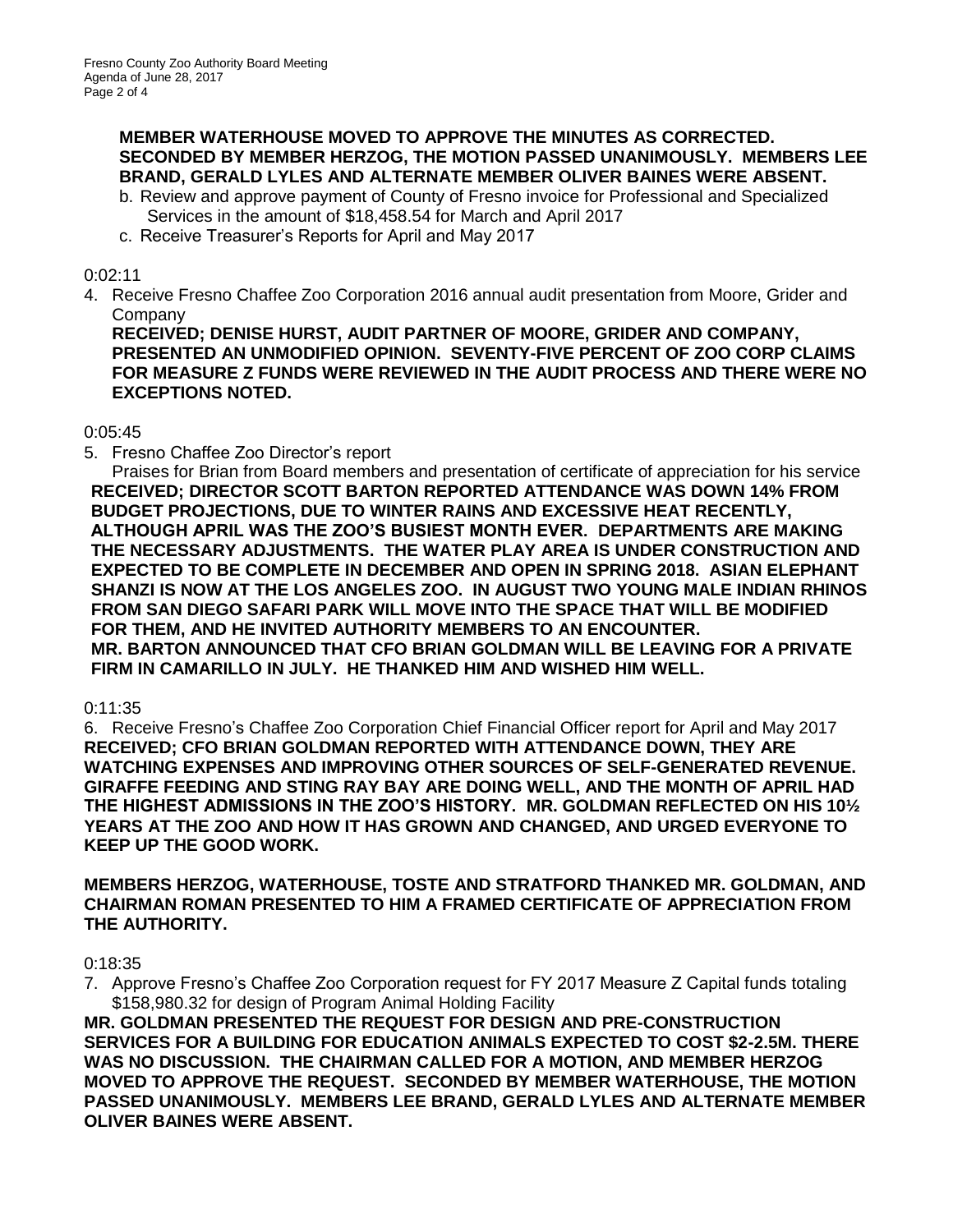### 0:21:33

8. Approve and authorize the estimated Administrative revenues and appropriations for the 2017-18 budget year

**BOARD TREASURER MEGAN MARKS PRESENTED THE BUDGET. COMMENTS BY MEMBERS CONCERNED THE MASTER SCHEDULE OF FEES (MSF) RATE FOR THE COORDINATOR'S POSITION THAT HAD INCREASED BY 24% OVER LAST FISCAL YEAR DUE TO THE RELOCATION OF MS. CROSBY WITHIN THE DEPARTMENT OF PUBLIC WORKS AND PLANNING. FOLLOWING EXPLANATIONS BY THE TREASURER AND COORDINATOR OF THE METHODOLOGY OF COUNTY STAFF RATES BY DEPARTMENTS, MEMBERS EXPRESSED THAT THE INCREASE WAS ARBITRARY AND THE RATIONALE INSUFFICIENT UNDER THE CIRCUMSTANCES, AND DIRECTED MS. CROSBY TO ADDRESS THE MATTER TO HER DEPARTMENT HEAD FOR CLARIFICATION AND RECONSIDERATION. MEMBER HERZOG MOVED TO APPROVE THE BUDGET. SECONDED BY MEMBER TOSTE, THE MOTION PASSED UNANIMOUSLY. MEMBERS LEE BRAND, GERALD LYLES AND ALTERNATE MEMBER OLIVER BAINES WERE ABSENT.** 

## 0:38:53

9. Approve proposed amendments to Fresno County Zoo Authority *Procedures for Approving and Administering Measure Z Funds*

**MS. CROSBY PRESENTED THE PROPOSED AMENDMENTS. ZOO CORPORATION GENERAL COUNSEL DOUG LARSEN QUESTIONED THE DELETION OF PARAGRAPH 7 ON PAGE 16. MEMBER TOSTE STATED HE WAS NOT IN FAVOR OF REDUCING THE BOARD MEMBER REVIEW PERIOD, OR THE STRICKEN LANGUAGE IN PARAGRAPH 11 ON PAGE 13. HE ALSO SUGGESTED THE ADDRESS IN PARAGRAPH 8A ON PAGE 12 BE REVISED TO A MORE GENERIC ADDRESS. STAFF WAS DIRECTED TO RETURN WITH REVISIONS AT THE NEXT MEETING.**

## 0:51:10

10. Receive staff reports

**RECEIVED; MS. CROSBY REPORTED ON THE RELOCATION OF THE RETIREMENT OFFICES, AND MEMBERS DISCUSSED POSSIBLE LOCATION OPTIONS FOR THE AUTHORITY'S MEETINGS, IF NEEDED DURING THE MOVE. MS. CROSBY WILL RESEARCH OPTIONS. DIRECTION WAS RECEIVED TO BEGIN DRAFTING THE FISCAL YEAR 2016-17 ANNUAL REPORT, AND TO CONTINUE TO MAKE AVAILABLE ON THE WEBSITE ALL DOCUMENTS, REGARDLESS OF AGE, UNLESS IN THE FUTURE THERE SHOULD BE A CHANGE TO SPACE LIMITATIONS OR COST.**

0:53:43

11. Approve next meeting date

Adopted dates include: Wednesday, July 26, 2017 Wednesday, August 30, 2017 Wednesday, September 27, 2017

**AFTER DISCUSSION, MEMBER TOSTE MOVED TO DELETE THE JULY 26 MEETING DATE AND TO HOLD THE NEXT MEETING ON AUGUST 30, 2017. SECONDED BY MEMBER HERZOG, THE MOTION PASSED UNANIMOUSLY. MEMBERS LEE BRAND AND GERALD LYLES, AND ALTERNATE MEMBER OLIVER BAINES WERE ABSENT.**